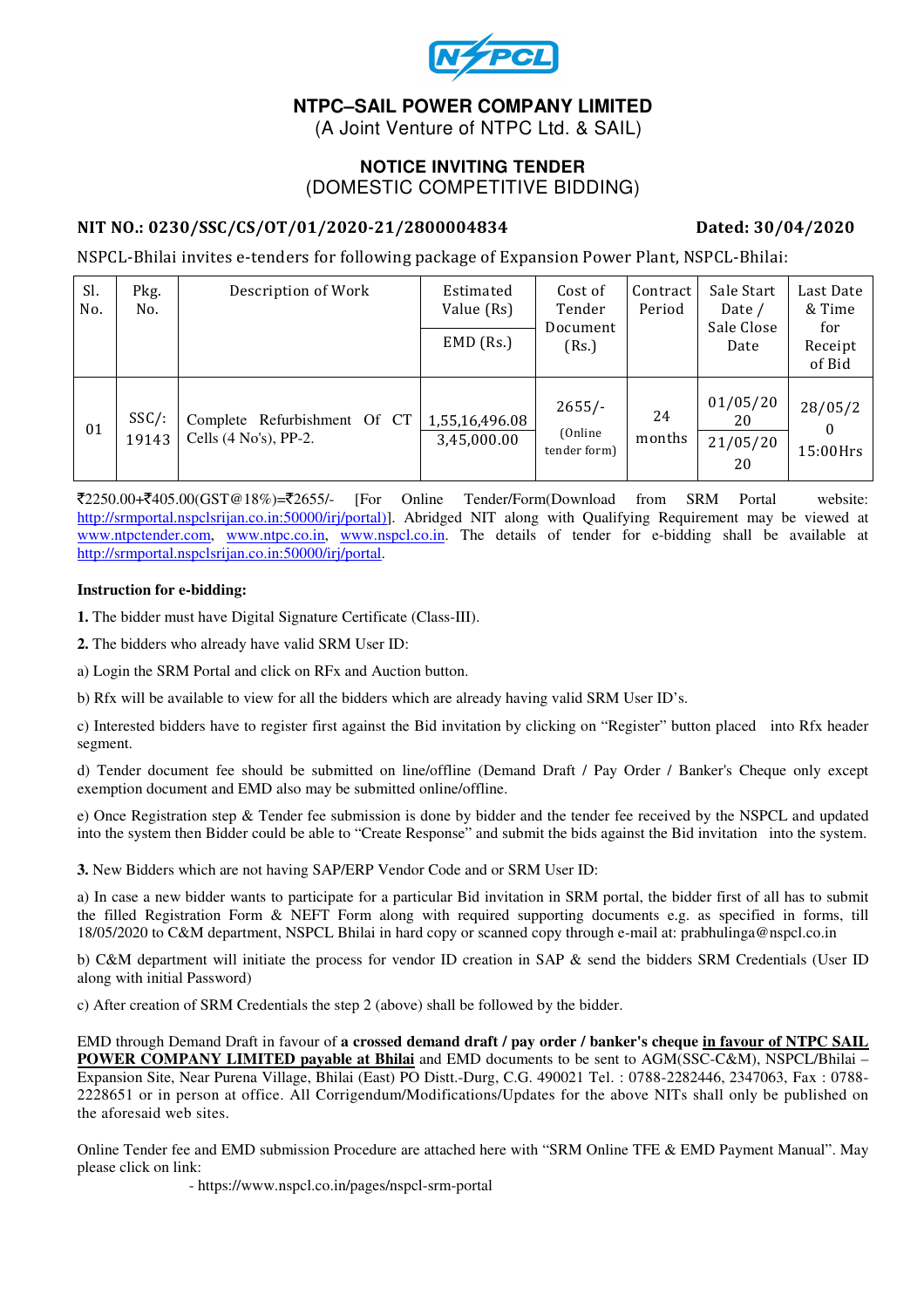# QUALIFYING REQUIREMENT

# 1. Complete Refurbishment Of CT Cells (4 No's),PP-2.

#### 1. Technical Requirement:

- 1.1.The bidder Should have experience of
	- a) Supply AND
	- b) Erection & Commissioning / Supervision of Erection & Commissioning of Cooling Tower Internals with PVC Elements (Fills & Drift Eliminators) in last seven (07) years with minimum one year successful operation.

#### 2. Financial Requirement:

- 2.1 The bidder should have experience of completing similar works successfully during last 07 years as on the first schedule date of Techno-commercial bid opening having minimum PO values in any of the following manner:
	- a) One (1) similar order of value not less than Rs. 81.44 lakhs (inclusive of taxes) OR
	- a) Two (2) similar order of value not less than Rs. 50.90 lakhs each (inclusive of taxes) OR
	- a) Three (3) similar order of value not less than Rs. 40.72 lakhs each (inclusive of taxes)
- 2.2 The Average Annual Turnover of the Bidder, should not be less than Rs. 101.80 lakhs (Rupees One Crore One lakh & Eighty Thousand only inclusive of taxes) during the preceding three (03) financial years as on the first schedule date of Techno-commercial bid submission.

#### Note:

I. The phrase Similar Order Means"

### a) Supply AND

- b) Erection & Commissioning / Supervision of Erection & Commissioning of Cooling Tower Internals with PVC Elements (Fills & Drift Eliminators) for at least one number induced draft cooling tower in RCC construction with Splash Type fill of water capacity not less than 14000 M3/Hr, in India, which is in Successful operation for at least one year as on the first schedule date of Techno-commercial bid opening"
- II. Successfully supplied & Commissioned Means: The bidder shall submit documentary evidence in support of material supply & commissioning completion certificate as well as successful operation for at least for one year from the client/ protocol jointly signed by purchaser and supplier/supply invoice along with purchase order & Performance report from client.
- III. Values as per Clause 2.1 shall be considered inclusive of taxes & duties
- IV. Other income shall not be considered for arriving at annual turnover.
- V. In case where audited results for the last financial years as on the date of first scheduled date of Techno-Commercial bid opening are not available, the financial results certified by a practicing Chartered Accountant shall be considered acceptable. In case, Bidder is not able to submit the Certificate from practicing Chartered Accountant certifying its financial parameters, the audited results of three consecutive financial years preceding the last financial year shall be considered for evaluating the financial parameters. Further, a Certificate would be required from the CEO/CFO/Proprietor/Partners as per the format enclosed in the bidding documents stating that the financial results of the Company are under audit as on the date of Techno-Commercial bid opening and the Certificate from the practicing Chartered Accountant certifying the financial parameters is not available.